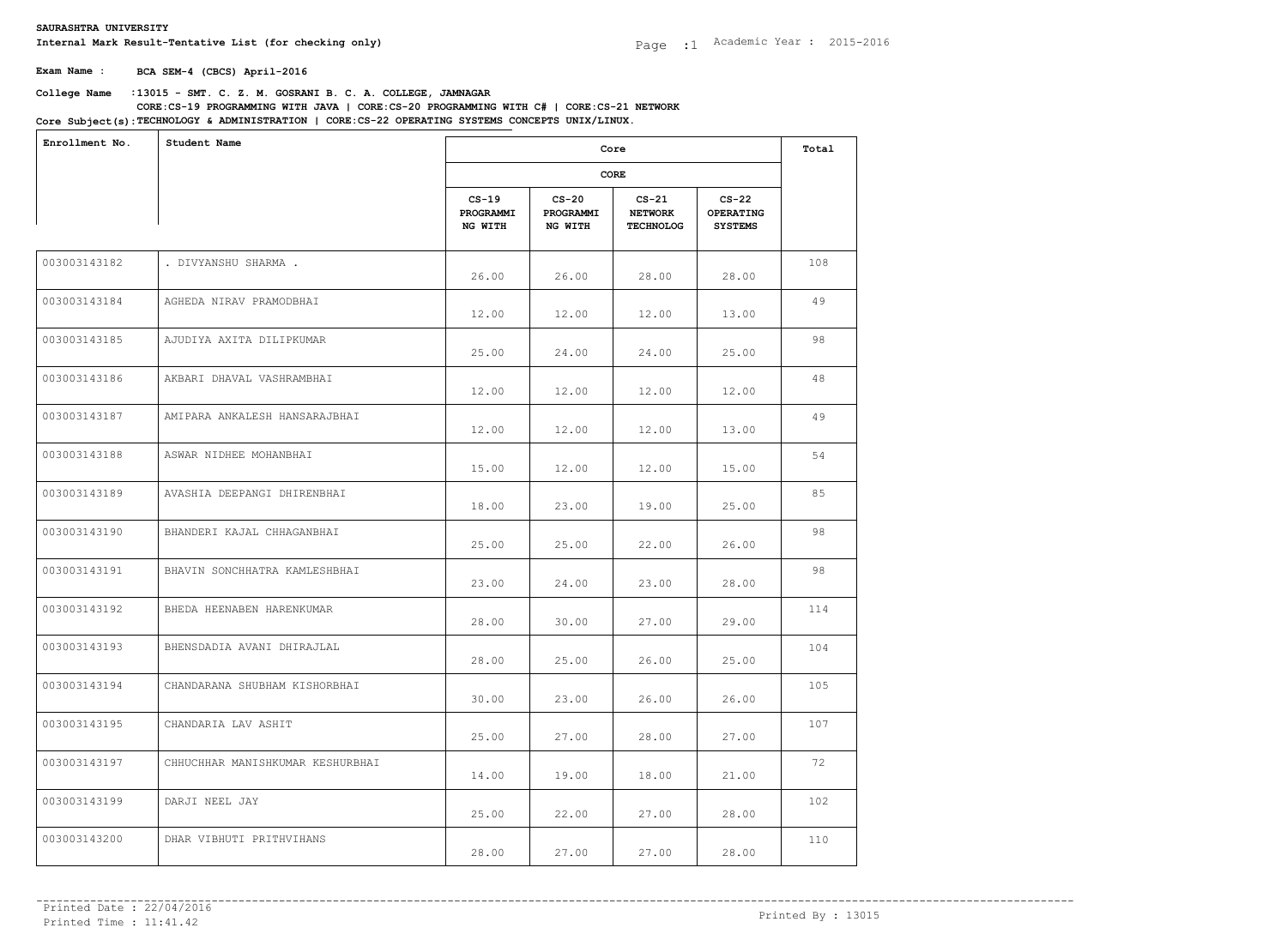**Exam Name : BCA SEM-4 (CBCS) April-2016**

# **College Name** :**13015 - SMT. C. Z. M. GOSRANI B. C. A. COLLEGE, JAMNAGAR Core Subject(s):TECHNOLOGY & ADMINISTRATION | CORE:CS-22 OPERATING SYSTEMS CONCEPTS UNIX/LINUX.**<br> **College Name : 13015 - SMT. C. Z. M. GOSRANI B. C. A. COLLEGE, JAMNAGAR**<br> **Core Subject(s):TECHNOLOGY & ADMINISTRATION | C CORE:CS-19 PROGRAMMING WITH JAVA | CORE:CS-20 PROGRAMMING WITH C# | CORE:CS-21 NETWORK**

| CORE<br>$CS-19$<br>$CS-20$<br>$CS-21$<br>$CS-22$<br>PROGRAMMI<br>PROGRAMMI<br><b>NETWORK</b><br><b>OPERATING</b><br>NG WITH<br>NG WITH<br><b>TECHNOLOG</b><br><b>SYSTEMS</b><br>003003143201<br>DHUDHAIYA KHUSHALI VIJAYBHAI<br>21.00<br>24.00<br>21.00<br>25.00<br>003003143202<br>DODIYA DOLI DILIPBHAI<br>22.00<br>20.00<br>19.00<br>21.00<br>003003143203<br>DOMADIYA HEMALI KANTIBHAI<br>12.00<br>12.00<br>12.00<br>14.00<br>003003143204<br>DUDHAGARA SEJALBEN JAYANTIBHAI<br>28.00<br>26.00<br>23.00<br>28.00 | 91<br>82<br>50<br>105 |
|----------------------------------------------------------------------------------------------------------------------------------------------------------------------------------------------------------------------------------------------------------------------------------------------------------------------------------------------------------------------------------------------------------------------------------------------------------------------------------------------------------------------|-----------------------|
|                                                                                                                                                                                                                                                                                                                                                                                                                                                                                                                      |                       |
|                                                                                                                                                                                                                                                                                                                                                                                                                                                                                                                      |                       |
|                                                                                                                                                                                                                                                                                                                                                                                                                                                                                                                      |                       |
|                                                                                                                                                                                                                                                                                                                                                                                                                                                                                                                      |                       |
|                                                                                                                                                                                                                                                                                                                                                                                                                                                                                                                      |                       |
|                                                                                                                                                                                                                                                                                                                                                                                                                                                                                                                      |                       |
| 003003143205<br>EDRUS IRFAN JELUN MIYA<br>12.00<br>12.00<br>12.00<br>12.00                                                                                                                                                                                                                                                                                                                                                                                                                                           | 48                    |
| 003003143207<br>GAUTAM SHRAVANKUMAR RAMMILAN<br>23.00<br>25.00<br>25.00<br>21.00                                                                                                                                                                                                                                                                                                                                                                                                                                     | 94                    |
| 003003143208<br>GHAGHDA ARCHANA PRAMODBHAI<br>22.00<br>25.00<br>23.00<br>26.00                                                                                                                                                                                                                                                                                                                                                                                                                                       | 96                    |
| 003003143209<br>GOHIL KRISHNA ASHUBHA GOHIL<br>24.00<br>24.00<br>26.00<br>27.00                                                                                                                                                                                                                                                                                                                                                                                                                                      | 101                   |
| 003003143210<br>JADAV RAVI HASMUKHBHAI<br>12.00<br>12.00<br>12.00<br>14.00                                                                                                                                                                                                                                                                                                                                                                                                                                           | 50                    |
| 003003143211<br>JADEJA MEHULSINH GHANSHYAMSINH<br>19.00<br>19.00<br>17.00<br>23.00                                                                                                                                                                                                                                                                                                                                                                                                                                   | 78                    |
| 003003143212<br>JADEJA MITRAJSINH GHANSHYAMSINH<br>12.00<br>12.00<br>19.00<br>19.00                                                                                                                                                                                                                                                                                                                                                                                                                                  | 62                    |
| 003003143215<br>JADEJA YUVRAJSINH GAMBHIRSINH<br>12.00<br>12.00<br>12.00<br>13.00                                                                                                                                                                                                                                                                                                                                                                                                                                    | 49                    |
| 003003143216<br>JOGAL BHIMSHI HEBHABHAI<br>12.00<br>12.00<br>12.00<br>17.00                                                                                                                                                                                                                                                                                                                                                                                                                                          | 53                    |
| 003003143217<br>JOISAR SHIVANI VIJAYBHAI<br>25.00<br>27.00<br>26.00<br>29.00                                                                                                                                                                                                                                                                                                                                                                                                                                         | 107                   |
| 003003143218<br>KACHHADIYA RASHMI MANSUKHBHAI<br>27.00<br>26.00<br>26.00<br>26.00                                                                                                                                                                                                                                                                                                                                                                                                                                    | 105                   |
| 003003143219<br>KADAVLA HIRAL MANSUKHBHAI<br>25.00<br>27.00<br>25.00<br>24.00                                                                                                                                                                                                                                                                                                                                                                                                                                        | 101                   |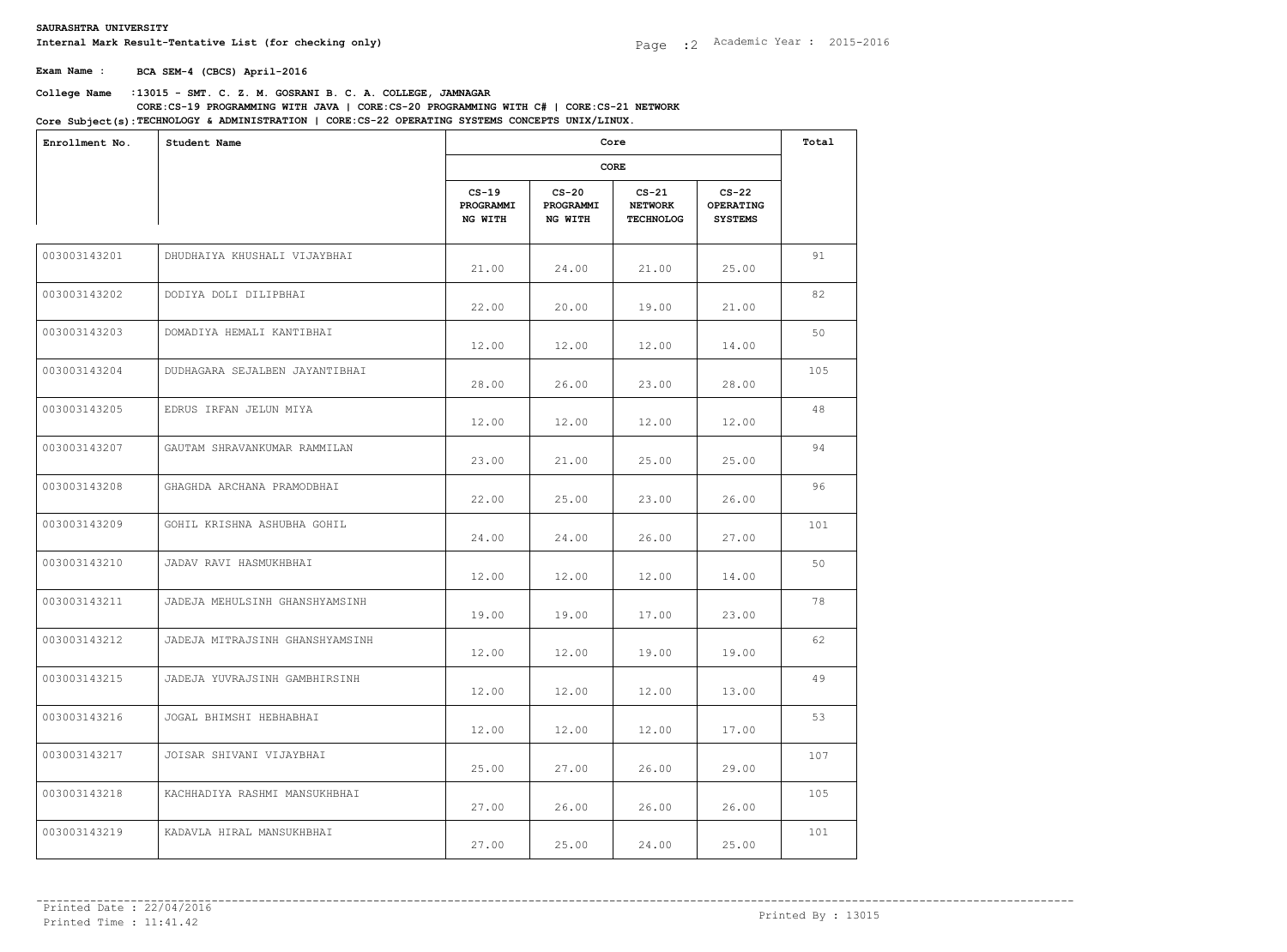**Exam Name : BCA SEM-4 (CBCS) April-2016**

# **College Name** :**13015 - SMT. C. Z. M. GOSRANI B. C. A. COLLEGE, JAMNAGAR Core Subject(s):TECHNOLOGY & ADMINISTRATION | CORE:CS-22 OPERATING SYSTEMS CONCEPTS UNIX/LINUX.**<br> **College Name : 13015 - SMT. C. Z. M. GOSRANI B. C. A. COLLEGE, JAMNAGAR**<br> **Core Subject(s):TECHNOLOGY & ADMINISTRATION | C CORE:CS-19 PROGRAMMING WITH JAVA | CORE:CS-20 PROGRAMMING WITH C# | CORE:CS-21 NETWORK**

| Enrollment No. | Student Name                  |                                 | Core                            |                                               |                                        |     |  |
|----------------|-------------------------------|---------------------------------|---------------------------------|-----------------------------------------------|----------------------------------------|-----|--|
|                |                               |                                 | CORE                            |                                               |                                        |     |  |
|                |                               | $CS-19$<br>PROGRAMMI<br>NG WITH | $CS-20$<br>PROGRAMMI<br>NG WITH | $CS-21$<br><b>NETWORK</b><br><b>TECHNOLOG</b> | $CS-22$<br>OPERATING<br><b>SYSTEMS</b> |     |  |
| 003003143220   | KANAKHARA UMANG HARISHBHAI    | 16.00                           | 19.00                           | 20.00                                         | 24.00                                  | 79  |  |
| 003003143221   | KARANGIYA JAGDISH KANABHAI    | 12.00                           | 12.00                           | 12.00                                         | 15.00                                  | 51  |  |
| 003003143222   | KARANGIYA KAJAL MALDEBHAI     | 26.00                           | 28.00                           | 24.00                                         | 27.00                                  | 105 |  |
| 003003143223   | KARAVADARA REKHA JEEVABHAI    | 25.00                           | 26.00                           | 21.00                                         | 27.00                                  | 99  |  |
| 003003143224   | KOTHIYA AARTIBEN PRAVINBHAI   | 17.00                           | 21.00                           | 18.00                                         | 19.00                                  | 75  |  |
| 003003143225   | KUMBHARANA MEGHNA MANISHBHAI  | 12.00                           | 12.00                           | 13.00                                         | 16.00                                  | 53  |  |
| 003003143226   | LAGARIYA BHAVANA ARAJANBHAI   | 16.00                           | 20.00                           | 19.00                                         | 23.00                                  | 78  |  |
| 003003143228   | MADHANI HIREN KISHORBHAI      | 21.00                           | 21.00                           | 21.00                                         | 21.00                                  | 84  |  |
| 003003143229   | MANDALIA MOHITKUMAR KIRITBHAI | 27.00                           | 26.00                           | 25.00                                         | 29.00                                  | 107 |  |
| 003003143230   | MARAKNA PREKSHA LALJIBHAI     | 12.00                           | 12.00                           | 12.00                                         | 13.00                                  | 49  |  |
| 003003143231   | MARU PARAS MAHENDRABHAI       | 12.00                           | 13.00                           | 14.00                                         | 14.00                                  | 53  |  |
| 003003143232   | MEDDA SHOVAN.                 | 23.00                           | 22.00                           | 22.00                                         | 26.00                                  | 93  |  |
| 003003143233   | MEHTA VIDISHA ROHITKUMAR      | 26.00                           | 24.00                           | 21.00                                         | 26.00                                  | 97  |  |
| 003003143234   | MIRZA HUSSAIN SHABBIRBHAI     | 12.00                           | 12.00                           | 15.00                                         | 15.00                                  | 54  |  |
| 003003143237   | MODI TARULKUMAR RAJENDRABHAI  | 23.00                           | 26.00                           | 25.00                                         | 26.00                                  | 100 |  |
| 003003143238   | MOLIYA NIKHIL RAMNIKBHAI      | 12.00                           | 12.00                           | 12.00                                         | 12.00                                  | 48  |  |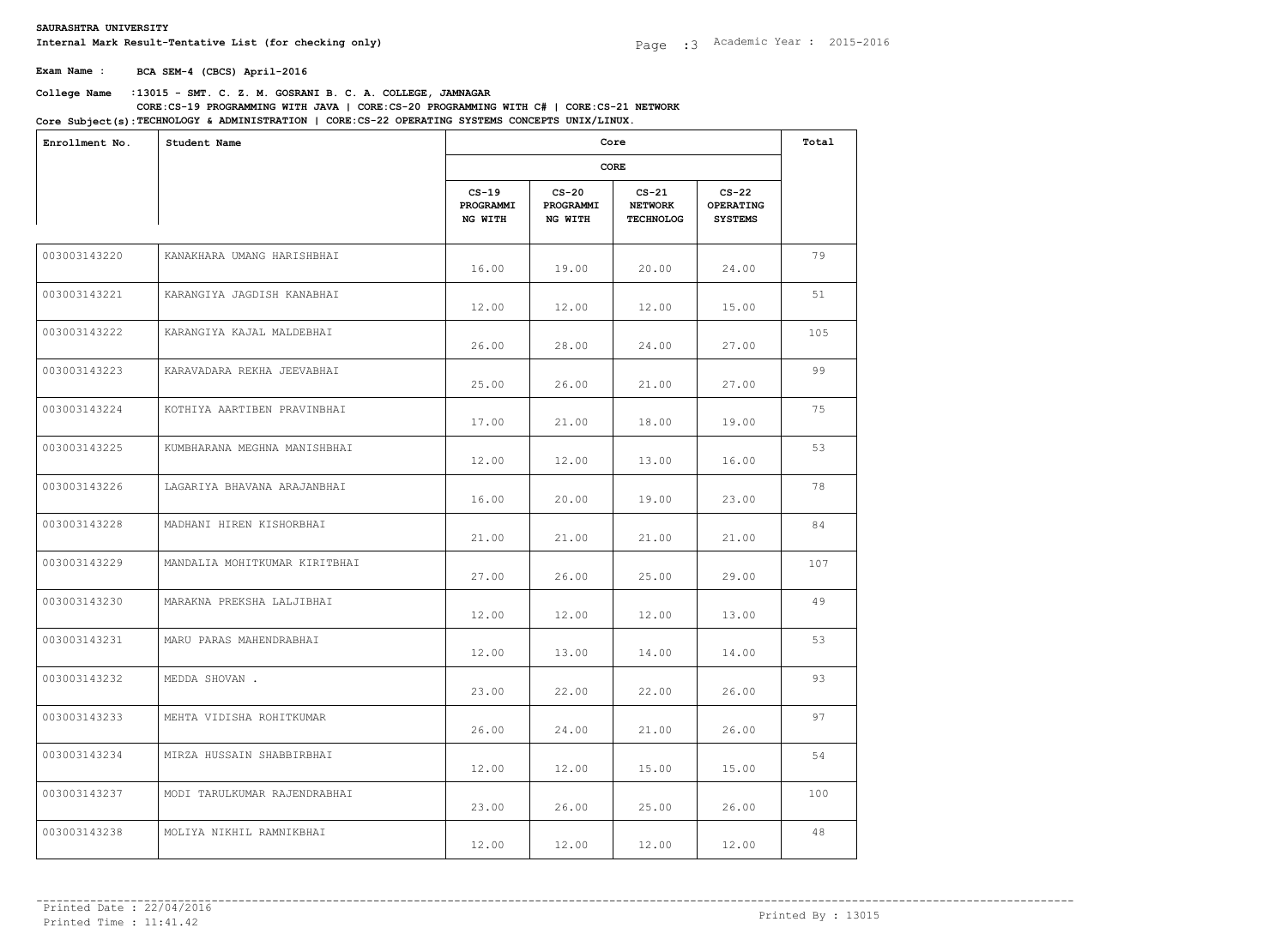**Exam Name : BCA SEM-4 (CBCS) April-2016**

# **College Name** :**13015 - SMT. C. Z. M. GOSRANI B. C. A. COLLEGE, JAMNAGAR Core Subject(s):TECHNOLOGY & ADMINISTRATION | CORE:CS-22 OPERATING SYSTEMS CONCEPTS UNIX/LINUX.**<br> **College Name : 13015 - SMT. C. Z. M. GOSRANI B. C. A. COLLEGE, JAMNAGAR**<br> **Core Subject(s):TECHNOLOGY & ADMINISTRATION | C CORE:CS-19 PROGRAMMING WITH JAVA | CORE:CS-20 PROGRAMMING WITH C# | CORE:CS-21 NETWORK**

| Enrollment No. | Core<br>Student Name         |                                 |                                 |                                               |                                        | Total |  |
|----------------|------------------------------|---------------------------------|---------------------------------|-----------------------------------------------|----------------------------------------|-------|--|
|                |                              |                                 | CORE                            |                                               |                                        |       |  |
|                |                              | $CS-19$<br>PROGRAMMI<br>NG WITH | $CS-20$<br>PROGRAMMI<br>NG WITH | $CS-21$<br><b>NETWORK</b><br><b>TECHNOLOG</b> | $CS-22$<br>OPERATING<br><b>SYSTEMS</b> |       |  |
| 003003143239   | MONANI KARAN SHAILESHBHAI    | 24.00                           | 27.00                           | 26.00                                         | 26.00                                  | 103   |  |
| 003003143240   | MUCHHALA PRIYANKA HARISH     | 26.00                           | 26.00                           | 24.00                                         | 27.00                                  | 103   |  |
| 003003143241   | MUNGARA CHINTAL RAMNIKBHAI   | 23.00                           | 22.00                           | 23.00                                         | 24.00                                  | 92    |  |
| 003003143242   | MUNGRA ANJALI JAYSUKHBHAI    | 25.00                           | 28.00                           | 23.00                                         | 28.00                                  | 104   |  |
| 003003143243   | MUNGRA HEMALI PRAVINBHAI     | 26.00                           | 26.00                           | 22.00                                         | 25.00                                  | 99    |  |
| 003003143244   | MUNGRA PARITA LALJIBHAI      | 23.00                           | 22.00                           | 21.00                                         | 26.00                                  | 92    |  |
| 003003143245   | NALIYAPARA INKAL RAMESHBHAI  | 12.00                           | 18.00                           | 21.00                                         | 22.00                                  | 73    |  |
| 003003143246   | NANDA SAGAR MAVJIBHAI        | 16.00                           | 21.00                           | 22.00                                         | 24.00                                  | 83    |  |
| 003003143247   | NIKHIL KUMAR RAJ KUMAR RAWAT | 19.00                           | 15.00                           | 19.00                                         | 25.00                                  | 78    |  |
| 003003143249   | OZA ANAND MANOJ              | 23.00                           | 21.00                           | 22.00                                         | 25.00                                  | 91    |  |
| 003003143250   | PANCHASARA DARSHAN BHARAT    | 15.00                           | 19.00                           | 16.00                                         | 21.00                                  | 71    |  |
| 003003143252   | PANDYA ABHISHEK ANILBHAI     | 20.00                           | 19.00                           | 20.00                                         | 23.00                                  | 82    |  |
| 003003143253   | PANSARA VAIBHAV SURESHBHAI   | 12.00                           | 12.00                           | 12.00                                         | 13.00                                  | 49    |  |
| 003003143254   | PARMAR ABHISHEK BHARATBHAI   | 12.00                           | 14.00                           | 15.00                                         | 16.00                                  | 57    |  |
| 003003143255   | PARMAR NIRALI HASMUKHBHAI    | 12.00                           | 12.00                           | 13.00                                         | 16.00                                  | 53    |  |
| 003003143256   | PATODIYA HARDIK DHIRUBHAI    | 13.00                           | 12.00                           | 12.00                                         | 14.00                                  | 51    |  |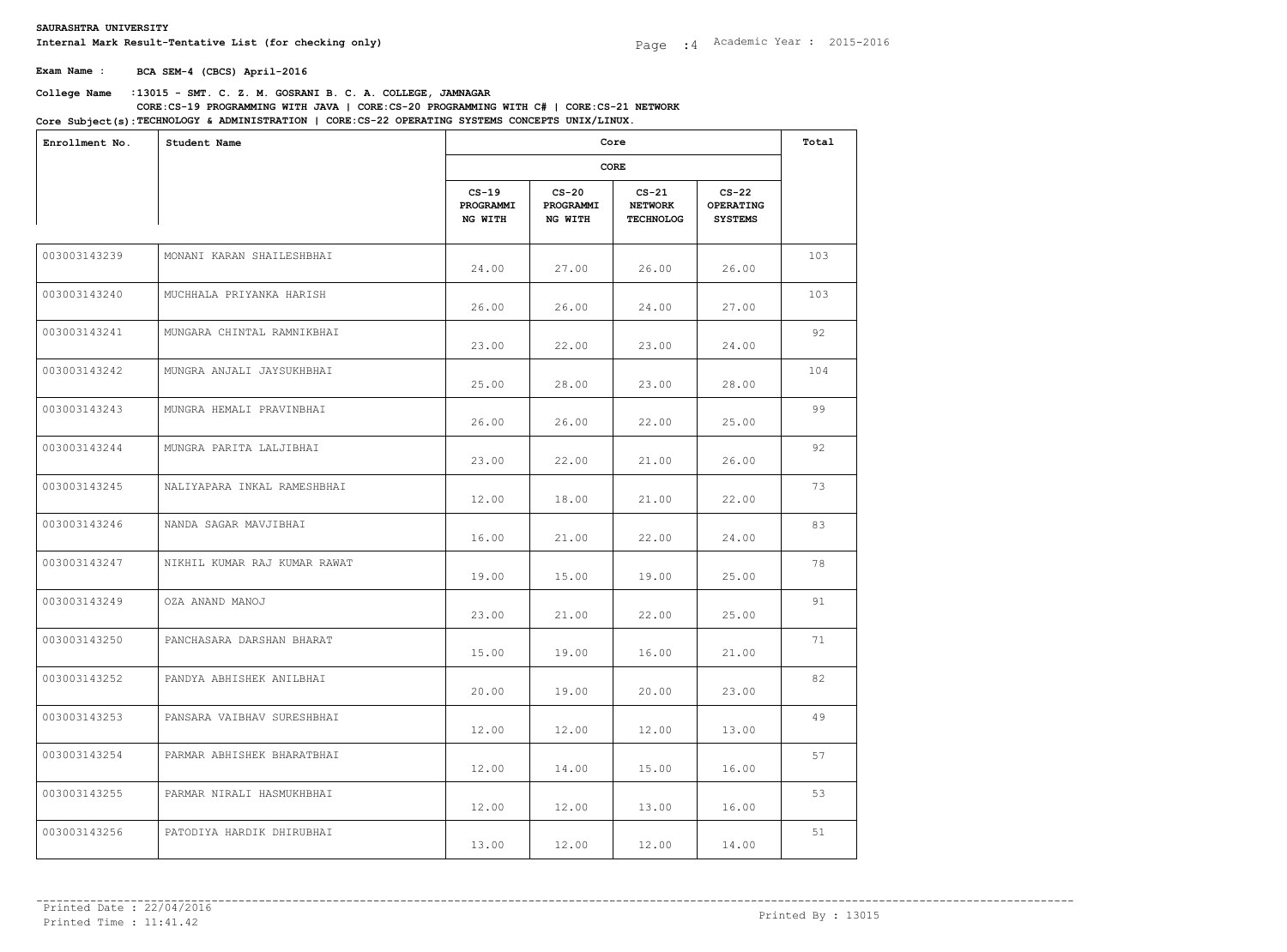**Exam Name : BCA SEM-4 (CBCS) April-2016**

# **College Name** :**13015 - SMT. C. Z. M. GOSRANI B. C. A. COLLEGE, JAMNAGAR Core Subject(s):TECHNOLOGY & ADMINISTRATION | CORE:CS-22 OPERATING SYSTEMS CONCEPTS UNIX/LINUX.**<br> **College Name : 13015 - SMT. C. Z. M. GOSRANI B. C. A. COLLEGE, JAMNAGAR**<br> **Core Subject(s):TECHNOLOGY & ADMINISTRATION | C CORE:CS-19 PROGRAMMING WITH JAVA | CORE:CS-20 PROGRAMMING WITH C# | CORE:CS-21 NETWORK**

| Enrollment No. | Student Name                 |                                 | Core<br>CORE                    |                                               |                                        |     |
|----------------|------------------------------|---------------------------------|---------------------------------|-----------------------------------------------|----------------------------------------|-----|
|                |                              |                                 |                                 |                                               |                                        |     |
|                |                              | $CS-19$<br>PROGRAMMI<br>NG WITH | $CS-20$<br>PROGRAMMI<br>NG WITH | $CS-21$<br><b>NETWORK</b><br><b>TECHNOLOG</b> | $CS-22$<br>OPERATING<br><b>SYSTEMS</b> |     |
| 003003143257   | POPANIYA NIKITA PARBATBHAI   | 13.00                           | 13.00                           | 12.00                                         | 16.00                                  | 54  |
| 003003143259   | RADIYA ABHI NAVINBHAI        | 12.00                           | 13.00                           | 12.00                                         | 19.00                                  | 56  |
| 003003143260   | RAMOLIYA AKASH RAMESHCHANDRA | 12.00                           | 12.00                           | 12.00                                         | 12.00                                  | 48  |
| 003003143261   | RANA ABHAYRAJ SURENDRASINH   | 12.00                           | 12.00                           | 12.00                                         | 15.00                                  | 51  |
| 003003143262   | RATHOD NANDAN RAMESHBHAI     | 15.00                           | 20.00                           | 21.00                                         | 24.00                                  | 80  |
| 003003143263   | RAVAL YASH ANILBHAI          | 24.00                           | 22.00                           | 21.00                                         | 26.00                                  | 93  |
| 003003143264   | ROLA VIKITA RAJENDRABHAI     | 25.00                           | 23.00                           | 18.00                                         | 22.00                                  | 88  |
| 003003143265   | SACHDEV PARESHKUMAR MOTILAL  | 21.00                           | 23.00                           | 21.00                                         | 22.00                                  | 87  |
| 003003143266   | SANGHANI VARSHA HEMRAJBHAI   | 16.00                           | 16.00                           | 15.00                                         | 16.00                                  | 63  |
| 003003143267   | SANGHAVI URVIN DIPAKKUMAR    | 28.00                           | 26.00                           | 25.00                                         | 27.00                                  | 106 |
| 003003143268   | SARDA FORAM HITESH           | 26.00                           | 25.00                           | 25.00                                         | 27.00                                  | 103 |
| 003003143270   | SIMARIA KRINA DHIREN BHAI    | 29.00                           | 28.00                           | 27.00                                         | 30.00                                  | 114 |
| 003003143272   | SOLANKI RAHUL LALJI BHAI     | 12.00                           | 12.00                           | 12.00                                         | 13.00                                  | 49  |
| 003003143273   | SOMPURA YASH RAJESHBHAI      | 24.00                           | 22.00                           | 20.00                                         | 24.00                                  | 90  |
| 003003143274   | THAKAR ARJUN HARISHBHAI      | 12.00                           | 12.00                           | 12.00                                         | 16.00                                  | 52  |
| 003003143275   | THAKAR MITESH VELAJI         | 23.00                           | 23.00                           | 25.00                                         | 25.00                                  | 96  |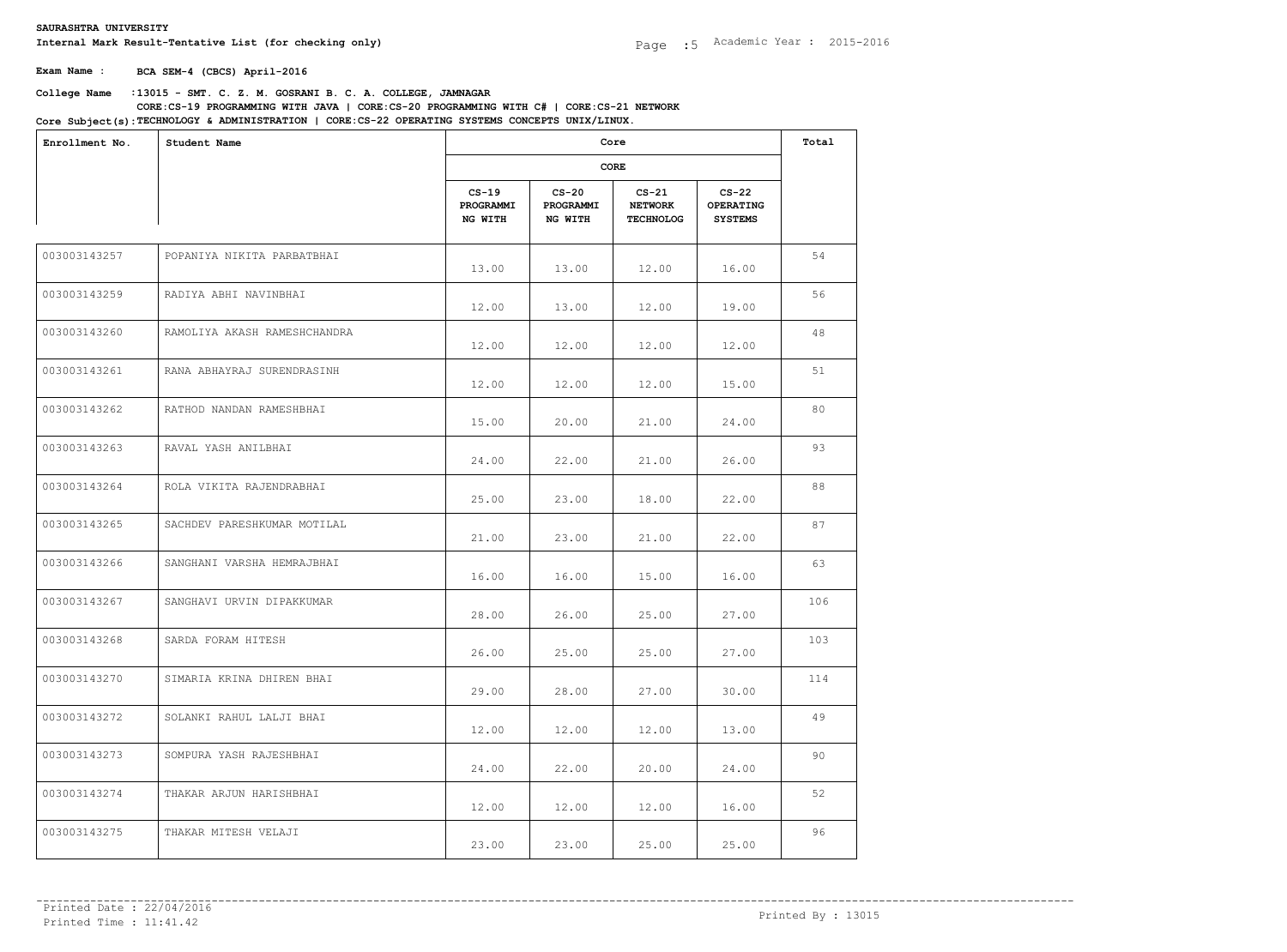**Exam Name : BCA SEM-4 (CBCS) April-2016**

# **College Name** :**13015 - SMT. C. Z. M. GOSRANI B. C. A. COLLEGE, JAMNAGAR Core Subject(s):TECHNOLOGY & ADMINISTRATION | CORE:CS-22 OPERATING SYSTEMS CONCEPTS UNIX/LINUX.**<br> **College Name : 13015 - SMT. C. Z. M. GOSRANI B. C. A. COLLEGE, JAMNAGAR**<br> **Core Subject(s):TECHNOLOGY & ADMINISTRATION | C CORE:CS-19 PROGRAMMING WITH JAVA | CORE:CS-20 PROGRAMMING WITH C# | CORE:CS-21 NETWORK**

| Enrollment No. | Student Name                    |                                 | Core                            |                                               |                                        |    |  |  |
|----------------|---------------------------------|---------------------------------|---------------------------------|-----------------------------------------------|----------------------------------------|----|--|--|
|                |                                 | CORE                            |                                 |                                               |                                        |    |  |  |
|                |                                 | $CS-19$<br>PROGRAMMI<br>NG WITH | $CS-20$<br>PROGRAMMI<br>NG WITH | $CS-21$<br><b>NETWORK</b><br><b>TECHNOLOG</b> | $CS-22$<br>OPERATING<br><b>SYSTEMS</b> |    |  |  |
| 003003143276   | THANKI HEMALI GIRDHARLAL        | 26.00                           | 22.00                           | 23.00                                         | 24.00                                  | 95 |  |  |
| 003003143277   | TRIVEDI DEEP HARISH             | 23.00                           | 21.00                           | 22.00                                         | 25.00                                  | 91 |  |  |
| 003003143279   | TRIVEDI MADHAVI HARSHADBHAI     | 22.00                           | 22.00                           | 23.00                                         | 26.00                                  | 93 |  |  |
| 003003143280   | VADHIA SUMIT ARJAN BHAI VADHIA  | 22.00                           | 21.00                           | 21.00                                         | 24.00                                  | 88 |  |  |
| 003003143281   | VADI SHARMISHTHA GHANSHYAM BHAI | 21.00                           | 15.00                           | 20.00                                         | 17.00                                  | 73 |  |  |
| 003003143282   | VARU KAJAL MARKHIBHAI           | 18.00                           | 22.00                           | 22.00                                         | 26.00                                  | 88 |  |  |
| 003003143283   | VIBHAKAR KHUSHBU SANJAYBHAI     | 25.00                           | 24.00                           | 23.00                                         | 26.00                                  | 98 |  |  |
| 003003143284   | . NIKHIL KUMAR SURESH KUMAR     | 26.00                           | 21.00                           | 21.00                                         | 26.00                                  | 94 |  |  |
| 003003143285   | ASARI BHAVIN MOTILAL            | 12.00                           | 12.00                           | 12.00                                         | 14.00                                  | 50 |  |  |
| 003003143286   | BIBODI HIRAL SUDHIRBHAI         | 23.00                           | 23.00                           | 23.00                                         | 24.00                                  | 93 |  |  |
| 003003143287   | DUDHAGRA SIDDHARTH HASMUKHBHAI  | 12.00                           | 12.00                           | 12.00                                         | 14.00                                  | 50 |  |  |
| 003003143288   | GORI SAGAR NARSIBHAI            | 22.00                           | 20.00                           | 18.00                                         | 23.00                                  | 83 |  |  |
| 003003143289   | GOSWAMI KRUNALGIRI SANJAYGIRI   | 12.00                           | 12.00                           | 12.00                                         | 15.00                                  | 51 |  |  |
| 003003143291   | JADEJA RONAK TAKHUBHA           | 12.00                           | 12.00                           | 12.00                                         | 15.00                                  | 51 |  |  |
| 003003143292   | SANGHANI BHAUTIK JAMANBHAI      | 12.00                           | 12.00                           | 12.00                                         | 15.00                                  | 51 |  |  |
| 003003143294   | SODHA SANDIPSINH MAHAVIRSINH    | 12.00                           | 12.00                           | 12.00                                         | 12.00                                  | 48 |  |  |